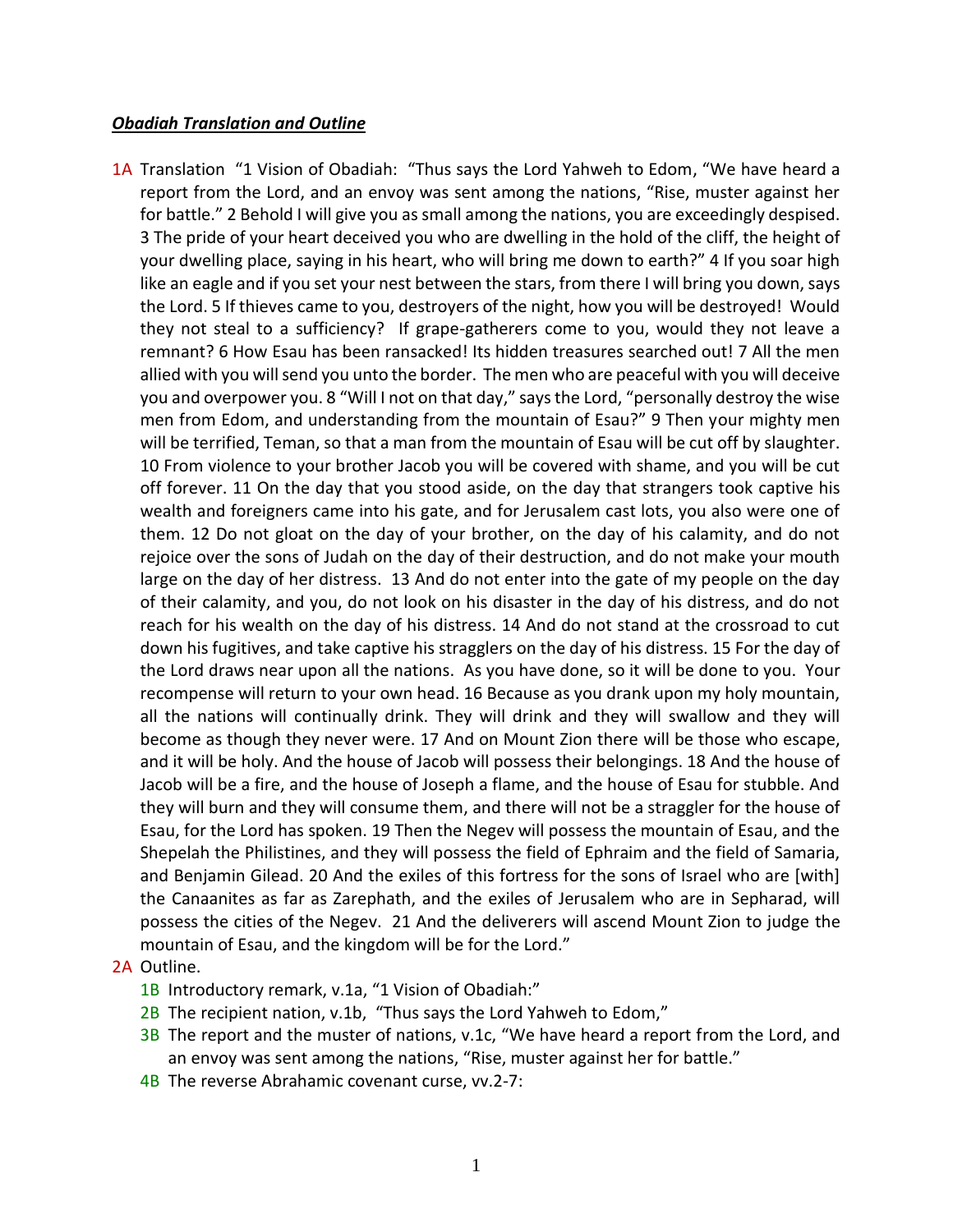- 1C The general principle of the curse, v.2, " 2 Behold I will give you as small among the nations, you are exceedingly despised."
- 2C The root reason for the curse, v.3, "3 The pride of your heart deceived you who are dwelling in the hold of the cliff, the height of your dwelling place, saying in his heart, who will bring me down to earth?"
- 3C The reversal of place, the exalted will be humble, v.4, "4 If you soar high like an eagle and if you set your nest between the stars, from there I will bring you down, says the Lord."
- 4C The reversal of wealth in the ransacking of Edom, vv.5-6, "5 If thieves came to you, destroyers of the night, how you will be destroyed! Would they not steal to a sufficiency? If grape-gatherers come to you, would they not leave a remnant? 6 How Esau has been ransacked! Its hidden treasures searched out!"
- 5C The betrayal of the allies and neutrals, v.7, "7 All the men allied with you will send you unto the border. The men who are peaceful with you will deceive you and overpower you."
- 5B The terrible day of the Lord, vv.8-9:
	- 1C The destruction of the wise men, v.8 "8 "Will I not on that day," says the Lord, "personally destroy the wise men from Edom, and understanding from the mountain of Esau?"
	- 2C The destruction of the mighty men, v.9, "9 Then your mighty men will be terrified, Teman, so that a man from the mountain of Esau will be cut off by slaughter."
- 6B The rationale for the discipline, a statement of charges, vv.10-14:
	- 1C Violence, v.10, "10 From violence to your brother Jacob you will be covered with shame, and you will be cut off forever."
	- 2C Inaction and participation, v.11, "11 On the day that you stood aside, on the day that strangers took captive his wealth and foreigners came into his gate, and for Jerusalem cast lots, you also were one of them."
	- 3C Gloating at the discipline of others, v.12, "12 Do not gloat on the day of your brother, on the day of his calamity, and do not rejoice over the sons of Judah on the day of their destruction, and do not make your mouth large on the day of her distress."
	- 4C Opportunistic looting, v.13, "13 And do not enter into the gate of my people on the day of their calamity, and you, do not look on his disaster in the day of his distress, and do not reach for his wealth on the day of his distress."
	- 5C Opportunistic murder and kidnapping, v.14, "14 And do not stand at the crossroad to cut down his fugitives, and take captive his stragglers on the day of his distress."
- 7B The terrible day of the Lord.
	- 1C The imminence of the day and its general character, v.15, "15 For the day of the Lord draws near upon all the nations. As you have done, so it will be done to you. Your recompense will return to your own head."
	- 2C The drinking of the cup of wrath unto nothingness, v.16, "16 Because as you drank upon my holy mountain, all the nations will continually drink. They will drink and they will swallow and they will become as though they never were."
	- 3C The remnant on Mount Zion and its sanctification, v.17a, "17 And on Mount Zion there will be those who escape, and it will be holy."